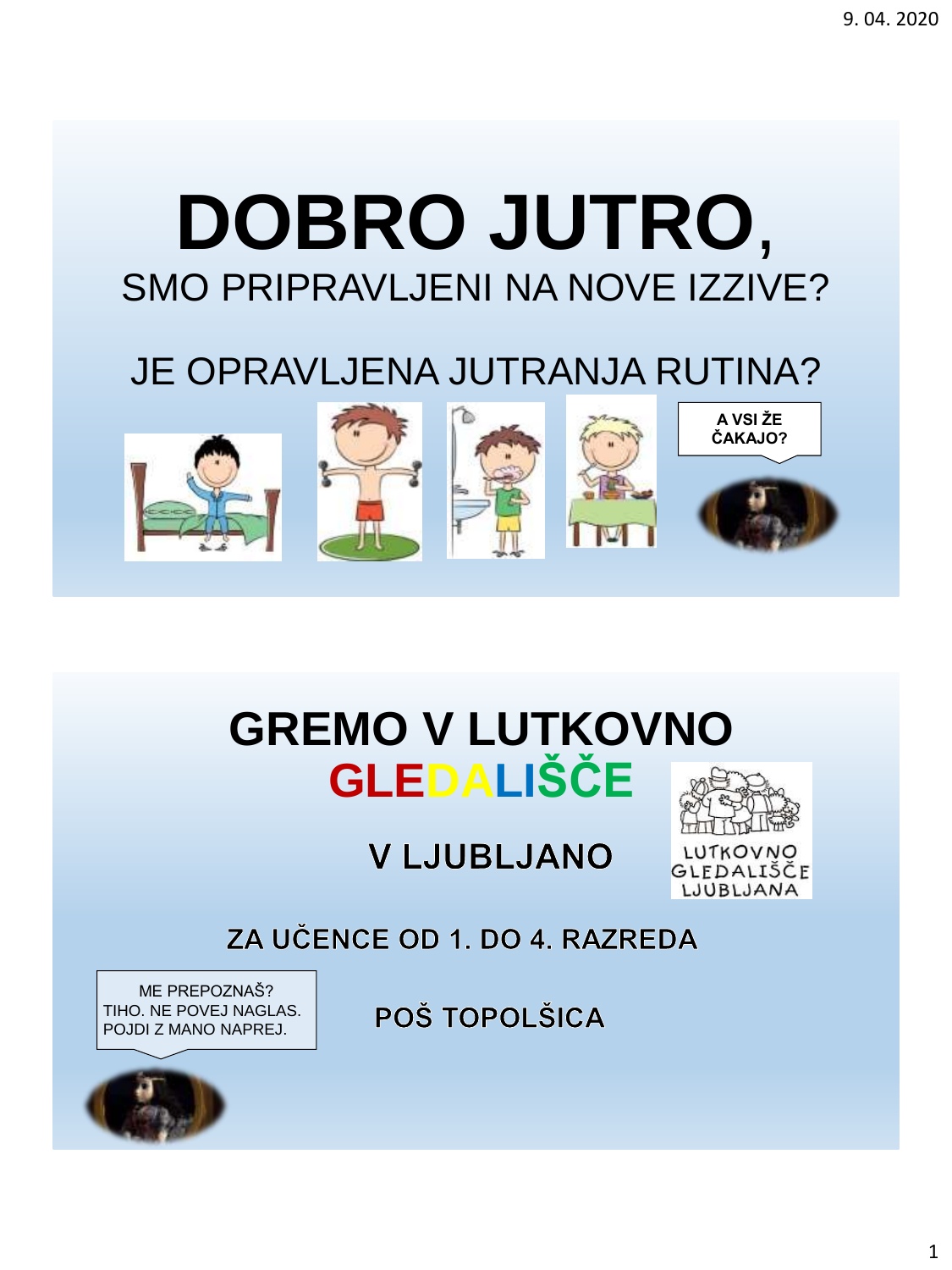# **DOBRODOŠLI NA SPREHODU PO STARI LJUBLJANI**

**[ČUKI-S KITARO PO STARI LJUBLJANI –](https://www.youtube.com/watch?v=RB_QXN2dhjA) YouTube** GLASBA

**PRISLUHNI.**

**POZOREN BODI NA: LJUDI, OBLAČILA, PLESE, REKO LJUBLJANICO PREŠERNOV SPOMENIK, GRAD, ROBBOV VODNJAK …**

### **LUTKA JE…**

- PREDMET
- TRIDIMENZIONALNA FIGURA (višina, širina, dolžina)
- VODI JO LUTKAR
- LUTKAR JO S PREMIKANJEM VZBUDI K ŽIVLJENJU

**VEŠ, KAJ JE LUTKA?**

**SEM JAZ LUTKA?**



**KDO SEM, KJE SEM DOMA?**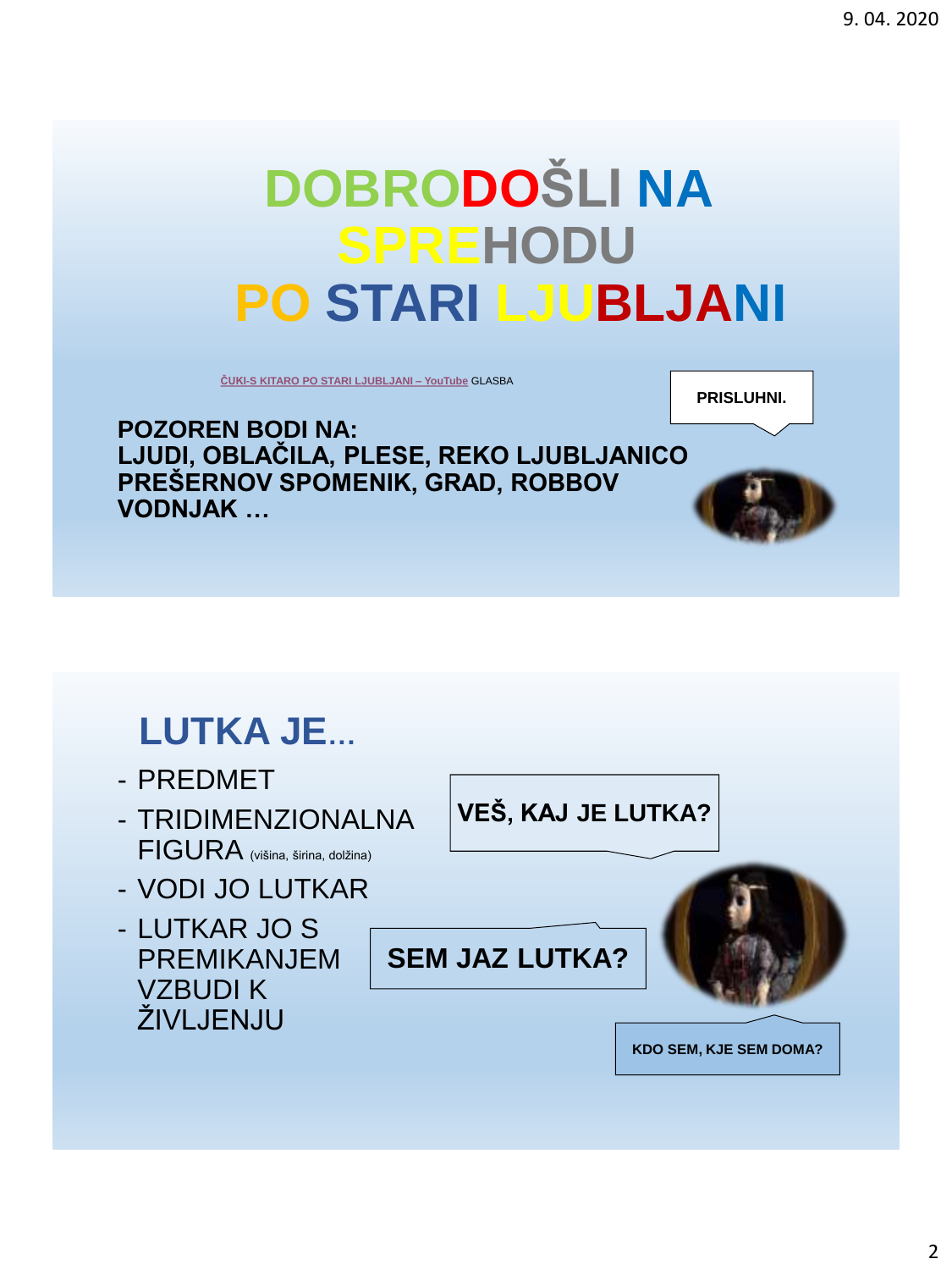# **TI SI LUTKA...**

https://www.youtube.com/watch?v=Ui8idrN6R6s KAKO NASTANE LUTKA https://www.youtube.com/watch?v=LIJQbl7f8K0 KAKO NASTANE MARIONETA

### **TOREJ SEM LUTKA, SEM MARIONETA?**





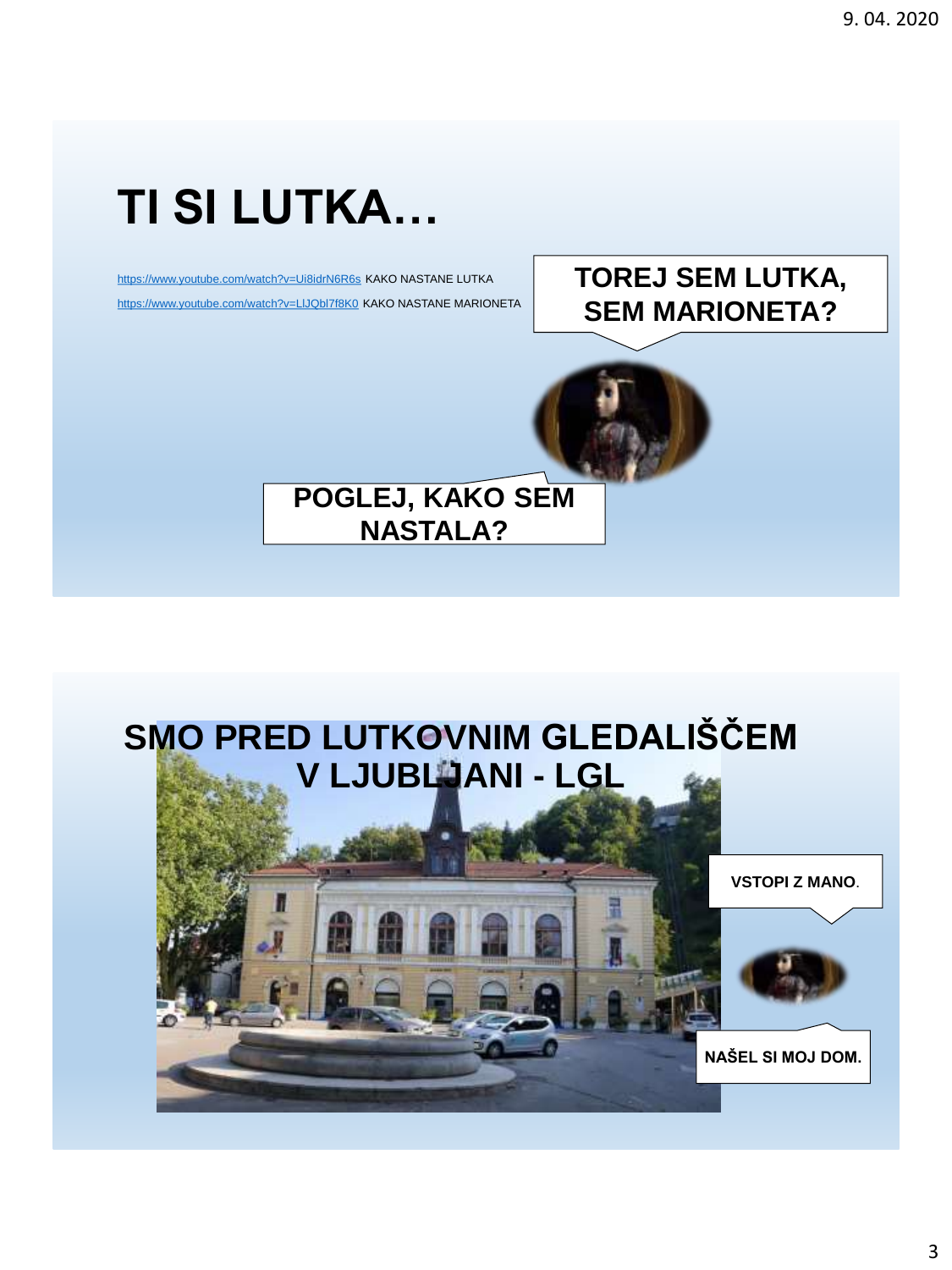



#### **V DVORANO**



ZDAJ PA TIHO... VSTOPI...



#### **DO SVOJEGA STOLA**

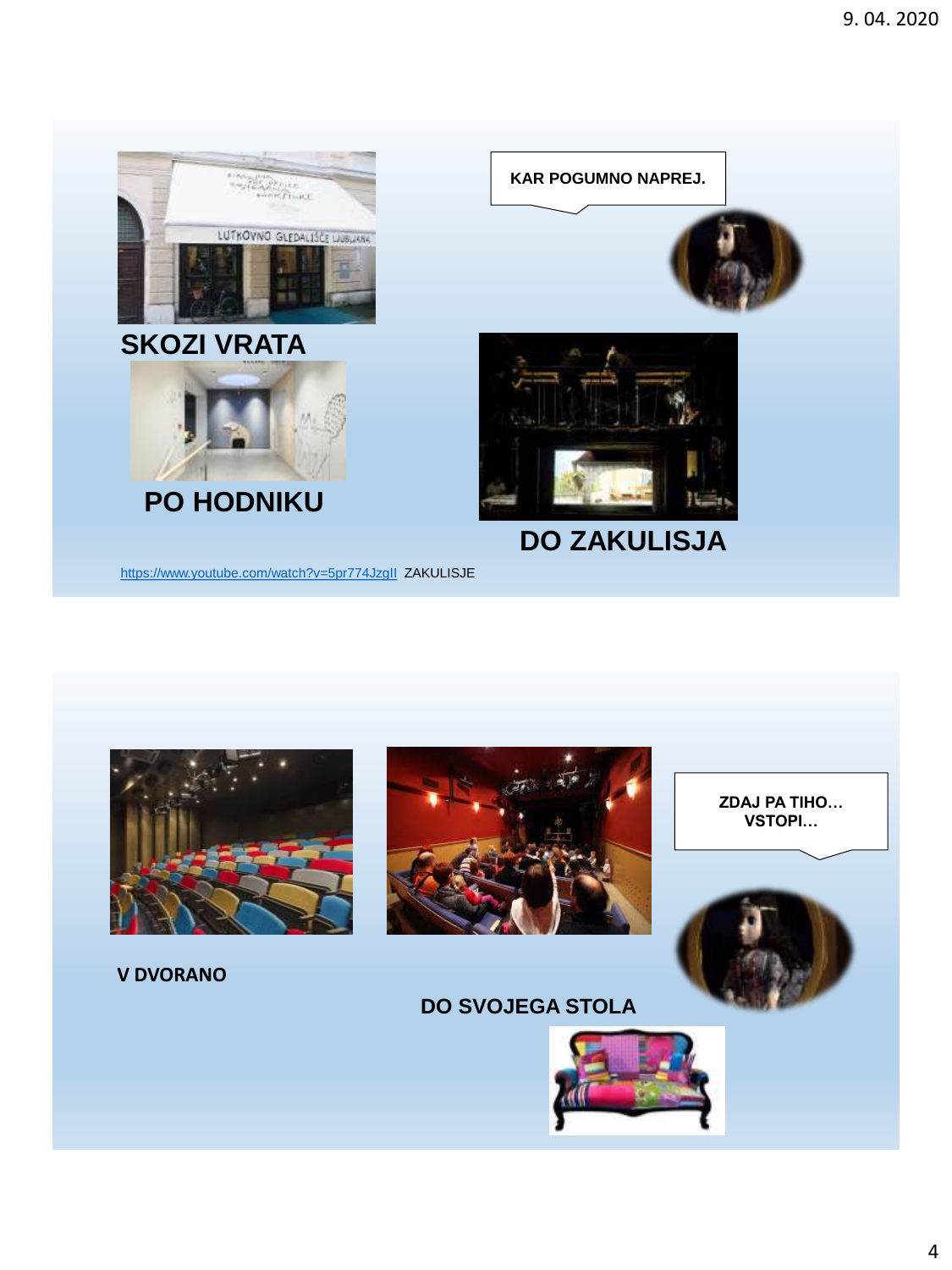

**ŠE NEKAJ IDEJ, ČE SI RAZPOLOŽEN ZA USTVARJANJE**